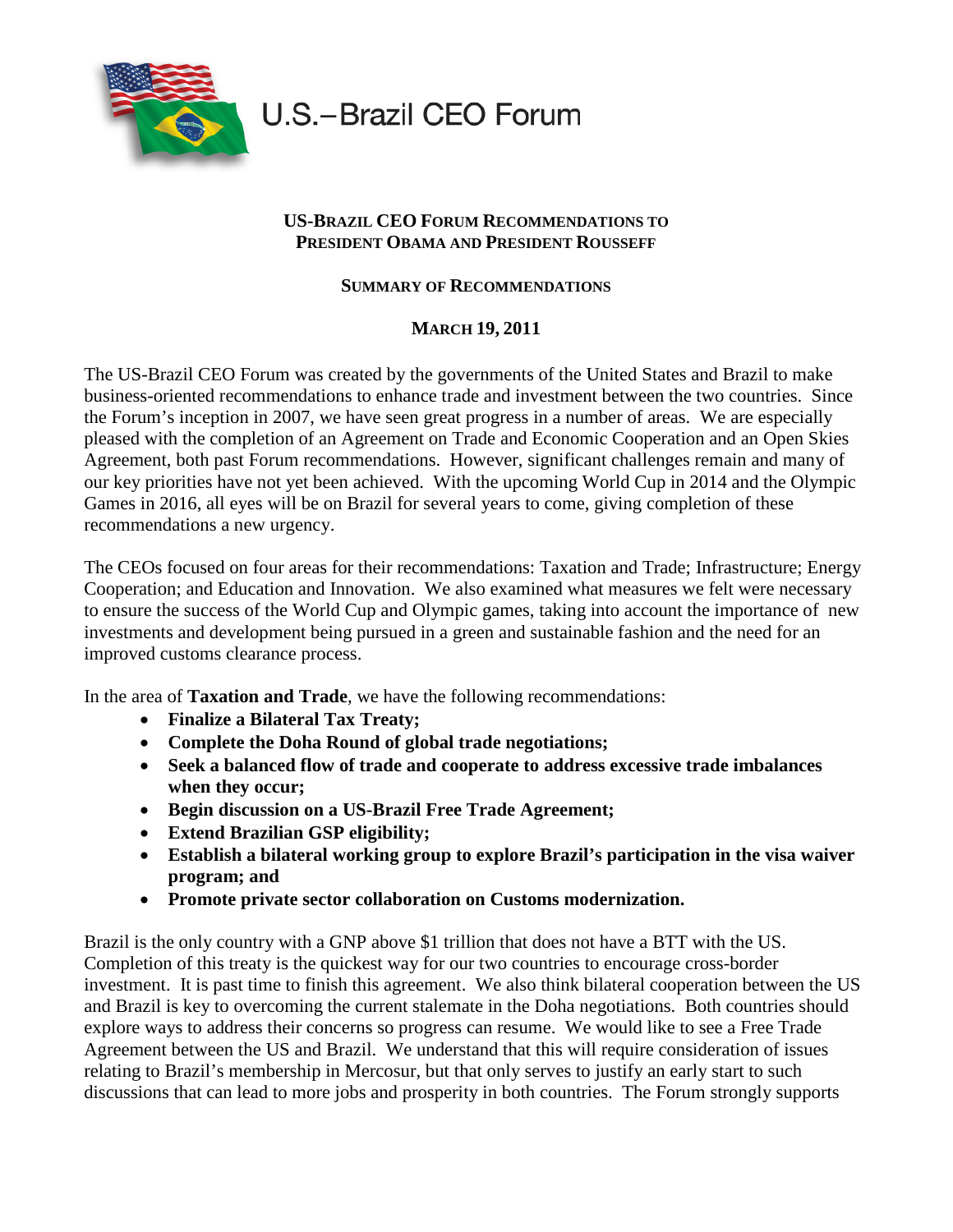free trade and wants fair and balanced trade in an increasingly wider and freer way between nations. The Forum also understands that macroeconomic imbalances that all our countries face can lead to distortions that can lead to protectionist pressures The Forum recommends that Brazil and the United States work together aiming to show to the other countries that through cooperation these issues can be resolved without restricting trade. We believe extension of the GSP program is warranted at this time to support growth of Brazilian exports to the U.S, which are part of the US-Brazilian supply chains, and to benefit U.S. consumers.

With respect to **Infrastructure**, we offer recommendations in five areas:

- **Establish loan guarantees for Public Private Partnerships; and**
- **Converge the public bid policies model of both countries; and**
- **Allow greater movement of infrastructure professionals between countries, and**
- **Establish a broader strategic cooperation through an aviation cooperation agreement; and**
- **Create bilateral working groups for high-priority infrastructure sectors.**

Demand for infrastructure projects in Brazil is expected to total at least \$100 billion per year over the next five years. For Brazil in particular there will be infrastructure requirements for the 2014 World Cup and 2016 Olympic games. We recommend the two governments look at ways to create a series of guarantees from both governments to attract our companies to participate in Brazilian infrastructure projects, including credit and funding lines for public private partnership and concession projects.

**Energy Cooperation** is an area where the two countries have much to gain from each other. Our recommendations are:

- **Encourage greater cooperation on clean energy technologies; and**
- **Remove tariffs and subsidies on renewable energy products; and**
- **Expand opportunities for private contributions to hemispheric energy security; and**
- **Further cooperation on civil nuclear opportunities; and**
- **Develop viable solutions for capture and sequestration of carbon dioxide and waste-toenergy projects.**

Cooperation between our two countries in the energy sector is being constrained by domestic policies that are a barrier to increased trade. For example, Brazilian tariffs on wind turbines and components significantly restrict international competition for renewable energy projects. By the same token, US tariffs and subsidies on ethanol are a significant obstacle to current trade and investment relations between the two countries. We encourage policies that allow for maximum private sector participation. We urge both countries to undertake an examination of their energy policies to remove barriers to further cooperation in this area.

Two critical factors in global competitiveness are **Education and Innovation**. The Forum recommends the following improvements which we believe will contribute to the future success of both countries:

- **Create a working group to benchmark the initiatives in each country to improve education;**
- **Adoption of an education tax credit;**
- **Promotion of science, technology, engineering and math education; and,**
- **Encouragement of foreign language education for disadvantaged groups.**

Strengthening the educational system is a critical priority of CEOs in both nations. In Brazil, the movement "Todos Pela Educação" (All For Education) and initiatives from the US Department of Education could serve as the basis for the benchmarking process to improve education in both countries. The CEOs have a long-standing recommendation that Brazil adopt a Corporate Education Tax Credit